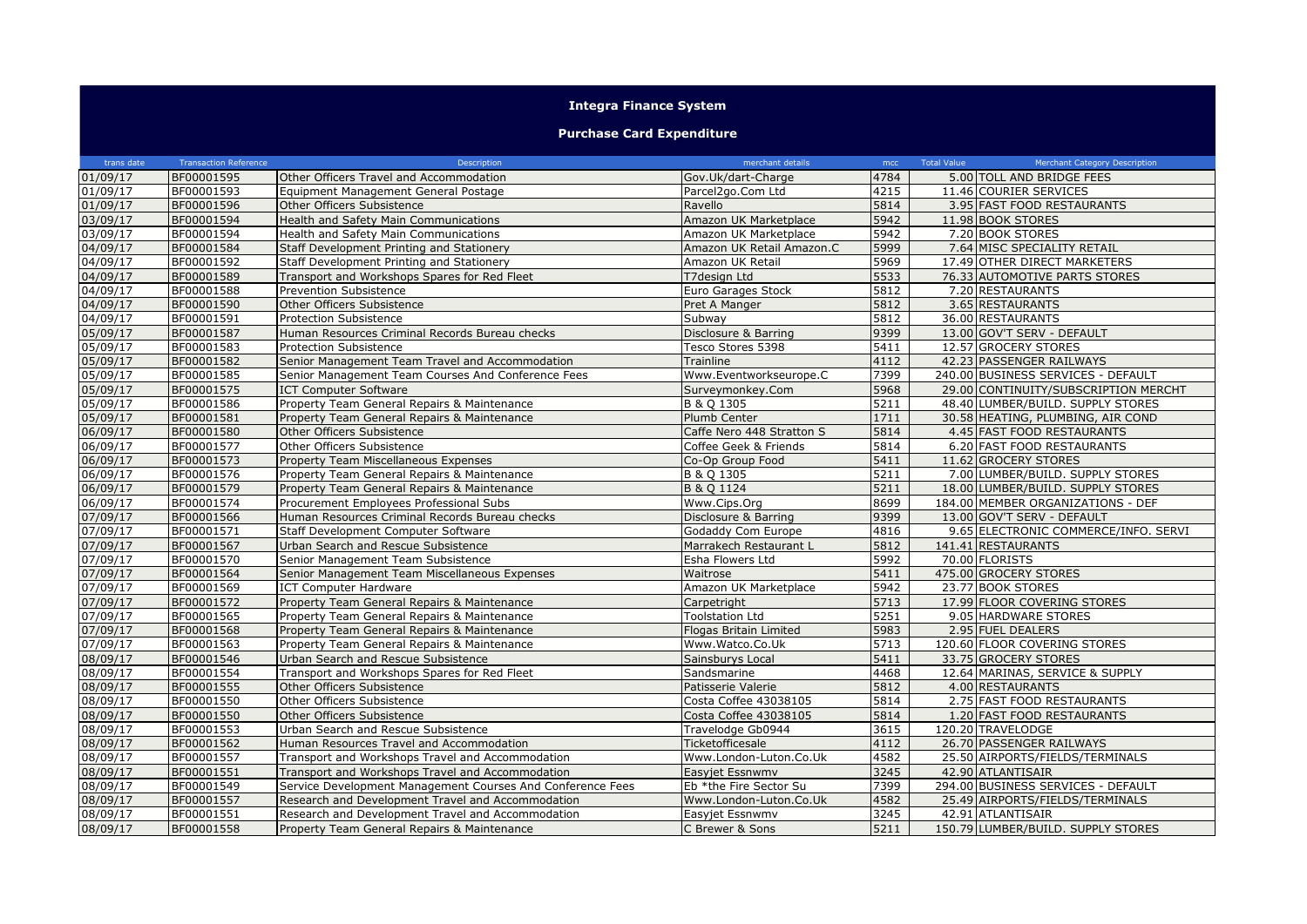| 08/09/17             | BF00001559 | Property Team General Repairs & Maintenance     | <b>Toolstation Ltd</b>                 | 5251 | 79.88 HARDWARE STORES                                    |
|----------------------|------------|-------------------------------------------------|----------------------------------------|------|----------------------------------------------------------|
| 09/09/17             | BF00001552 | Other Officers Travel and Accommodation         | Oyster Autotopup                       | 4112 | 40.00 PASSENGER RAILWAYS                                 |
| 09/09/17             | BF00001556 | Urban Search and Rescue Subsistence             | Greggs Plc                             | 5812 | 31.85 RESTAURANTS                                        |
| 09/09/17             | BF00001561 | Urban Search and Rescue Subsistence             | <b>McDonalds</b>                       | 5812 | 13.07 RESTAURANTS                                        |
| 09/09/17             | BF00001560 | Urban Search and Rescue Subsistence             | Costa Coffee 43038745                  | 5814 | 18.35 FAST FOOD RESTAURANTS                              |
| 09/09/17             | BF00001548 | Urban Search and Rescue Subsistence             | Ask Hull                               | 5812 | 116.35 RESTAURANTS                                       |
| 10/09/17             | BF00001547 | Senior Management Team Subsistence              | Hope & Champion                        | 5812 | 61.02 RESTAURANTS                                        |
| 11/09/17             | BF00001543 | Urban Search and Rescue Course Catering Costs   | Tesco Stores-2038                      | 5411 | 10.90 GROCERY STORES                                     |
| 11/09/17             | BF00001536 | Other Officers Travel and Accommodation         | Indigo Park Sol Uk-Lon                 | 7523 | 13.20 AUTO PARKING LOTS/GARAGES                          |
| 11/09/17             | BF00001545 | Transport and Workshops Protective Clothing     | Www.Toolstation.Com                    | 5251 | 38.28 HARDWARE STORES                                    |
| 11/09/17             | BF00001534 | Protection Subsistence                          | Travelodge Gb0000                      | 3615 | 59.00 TRAVELODGE                                         |
| 11/09/17             | BF00001534 | Protection Subsistence                          | Travelodge Gb0000                      | 3615 | 5.25 TRAVELODGE                                          |
| 11/09/17             | BF00001534 | Protection Subsistence                          | Travelodge Gb0000                      | 3615 | 2.50 TRAVELODGE                                          |
| 11/09/17             | BF00001534 | Protection Subsistence                          | Travelodge Gb0000                      | 3615 | 2.00 TRAVELODGE                                          |
| 11/09/17             | BF00001541 | <b>ICT Computer Hardware</b>                    | Amazon.Co.Uk                           | 5942 | 5.52 BOOK STORES                                         |
| 11/09/17             | BF00001540 | <b>ICT Computer Hardware</b>                    | Amazon UK Marketplace                  | 5942 | 14.98 BOOK STORES                                        |
| 11/09/17             | BF00001537 | <b>ICT Computer Hardware</b>                    | Amazon.Co.Uk                           | 5942 | 5.51 BOOK STORES                                         |
| 11/09/17             | BF00001541 | <b>ICT Computer Hardware</b>                    | Amazon.Co.Uk                           | 5942 | 8.60 BOOK STORES                                         |
| 11/09/17             | BF00001539 | Human Resources Courses And Conference Fees     | <b>Act Now Training</b>                | 7392 | 1,081.39 MGMT/CONSULT/PUBLIC REL SER                     |
| 11/09/17             | BF00001544 | Property Team General Repairs & Maintenance     | Central Elec Engineerg S               | 7629 | 38.76 SMALL APPLIANCE REPAIR DEF                         |
| 11/09/17             | BF00001535 | Property Team General Repairs & Maintenance     | B & Q 1305                             | 5211 | 21.00 LUMBER/BUILD. SUPPLY STORES                        |
| 11/09/17             | BF00001538 | Property Team General Repairs & Maintenance     | Flogas Britain Limited                 | 5983 | 9.59 FUEL DEALERS                                        |
| 11/09/17             | BF00001542 | Property Team General Repairs & Maintenance     | Tesco Stores-2038                      | 5411 | 14.00 GROCERY STORES                                     |
| 12/09/17             | BF00001527 | Operational Support Room Computer Software      | Amazon UK Prime Amzn.Co.U              | 5968 | -79.00 CONTINUITY/SUBSCRIPTION MERCHT                    |
| 12/09/17             | BF00001533 | Operational Training Training Equipment         | <b>Screwfix Direct</b>                 | 5211 | 92.97 LUMBER/BUILD. SUPPLY STORES                        |
| 12/09/17             | BF00001526 | Other Officers Subsistence                      | Carluccio S Manchester Pi              | 5812 | 12.75 RESTAURANTS                                        |
| 12/09/17             | BF00001524 | Other Officers Subsistence                      | East Z East                            | 5812 | 25.00 RESTAURANTS                                        |
| 12/09/17             | BF00001526 | Other Officers Subsistence                      | Carluccio S Manchester Pi              | 5812 | -2.85 RESTAURANTS                                        |
| 12/09/17             | BF00001526 | Other Officers Subsistence                      | Carluccio S Manchester Pi              | 5812 | 2.85 RESTAURANTS                                         |
| 12/09/17             | BF00001528 | Transport and Workshops Spares for Red Fleet    | Cargotec Uk                            | 5013 | 388.80 MOTOR VEHICLE SUPPLY/NEW PARTS                    |
| 12/09/17             | BF00001530 | Equipment Management General Postage            | Parcel2go.Com Ltd                      | 4215 | 2.95 COURIER SERVICES                                    |
| 12/09/17             | BF00001521 | Other Officers Subsistence                      | Autogrill Leon Euston                  | 5812 | 3.30 RESTAURANTS                                         |
| 12/09/17             | BF00001522 | Other Officers Subsistence                      | Caffe Nero - 520                       | 5812 | 2.60 RESTAURANTS                                         |
| 12/09/17             | BF00001529 | Other Officers Subsistence                      | Costa Coffee                           | 5814 | 2.75 FAST FOOD RESTAURANTS                               |
| 12/09/17             | BF00001529 | Other Officers Subsistence                      | Costa Coffee                           | 5814 | 1.75 FAST FOOD RESTAURANTS                               |
| 12/09/17             | BF00001531 |                                                 | <b>Toolstation Ltd</b>                 | 5251 | 23.53 HARDWARE STORES                                    |
| 12/09/17             | BF00001532 | Transport and Workshops Operational Equipment   | Trainline                              | 4112 | 42.23 PASSENGER RAILWAYS                                 |
| 12/09/17             | BF00001620 | Senior Management Team Travel and Accommodation | W M Morrison                           | 5411 | 16.98 GROCERY STORES                                     |
|                      | BF00001619 | Property Team General Repairs & Maintenance     |                                        | 5912 |                                                          |
| 12/09/17<br>13/09/17 | BF00001519 | Property Team General Repairs & Maintenance     | <b>Boots 6515</b><br>Parcel2go.Com Ltd | 4215 | 29.99 DRUG STORES & PHARMACIES<br>11.46 COURIER SERVICES |
| 13/09/17             | BF00001518 | Equipment Management General Postage            | Costco.Co.Uk                           | 5300 | 175.96 WHOLESALE CLUBS                                   |
| 13/09/17             | BF00001525 | Equipment Management Operational Equipment      |                                        | 4215 | 11.22 COURIER SERVICES                                   |
|                      |            | Equipment Management General Postage            | Parcel2go.Com Ltd                      | 7523 |                                                          |
| 13/09/17             | BF00001523 | Senior Management Team Travel and Accommodation | Napier Mk                              |      | 8.00 AUTO PARKING LOTS/GARAGES                           |
| 13/09/17             | BF00001520 | Human Resources Courses And Conference Fees     | Sunderland Cc                          | 9399 | 132.00 GOV'T SERV - DEFAULT                              |
| 13/09/17             | BF00001516 | Procurement Travel and Accommodation            | Premier Inn44521330                    | 3811 | 83.99 Premier Inn                                        |
| 13/09/17             | BF00001618 | Property Team General Repairs & Maintenance     | B & Q 1305                             | 5211 | 58.58 LUMBER/BUILD. SUPPLY STORES                        |
| 14/09/17             | BF00001510 | Response Support Subsistence                    | Newport P 20022718                     | 5541 | 55.00 SERVICE STATIONS                                   |
| 14/09/17             | BF00001508 | Response Support Subsistence                    | Newport P 20022718                     | 5541 | 34.68 SERVICE STATIONS                                   |
| 14/09/17             | BF00001510 | Response Support Subsistence                    | Newport P 20022718                     | 5541 | 35.28 SERVICE STATIONS                                   |
| 14/09/17             | BF00001517 | Protection Subsistence                          | <b>McDonalds</b>                       | 5812 | 3.54 RESTAURANTS                                         |
| 14/09/17             | BF00001517 | Protection Subsistence                          | <b>McDonalds</b>                       | 5812 | 1.45 RESTAURANTS                                         |
| 14/09/17             | BF00001513 | Other Officers Subsistence                      | Premier Crown Hill Super               | 5411 | 4.08 GROCERY STORES                                      |
| 14/09/17             | BF00001513 | Other Officers Subsistence                      | Premier Crown Hill Super               | 5411 | 3.64 GROCERY STORES                                      |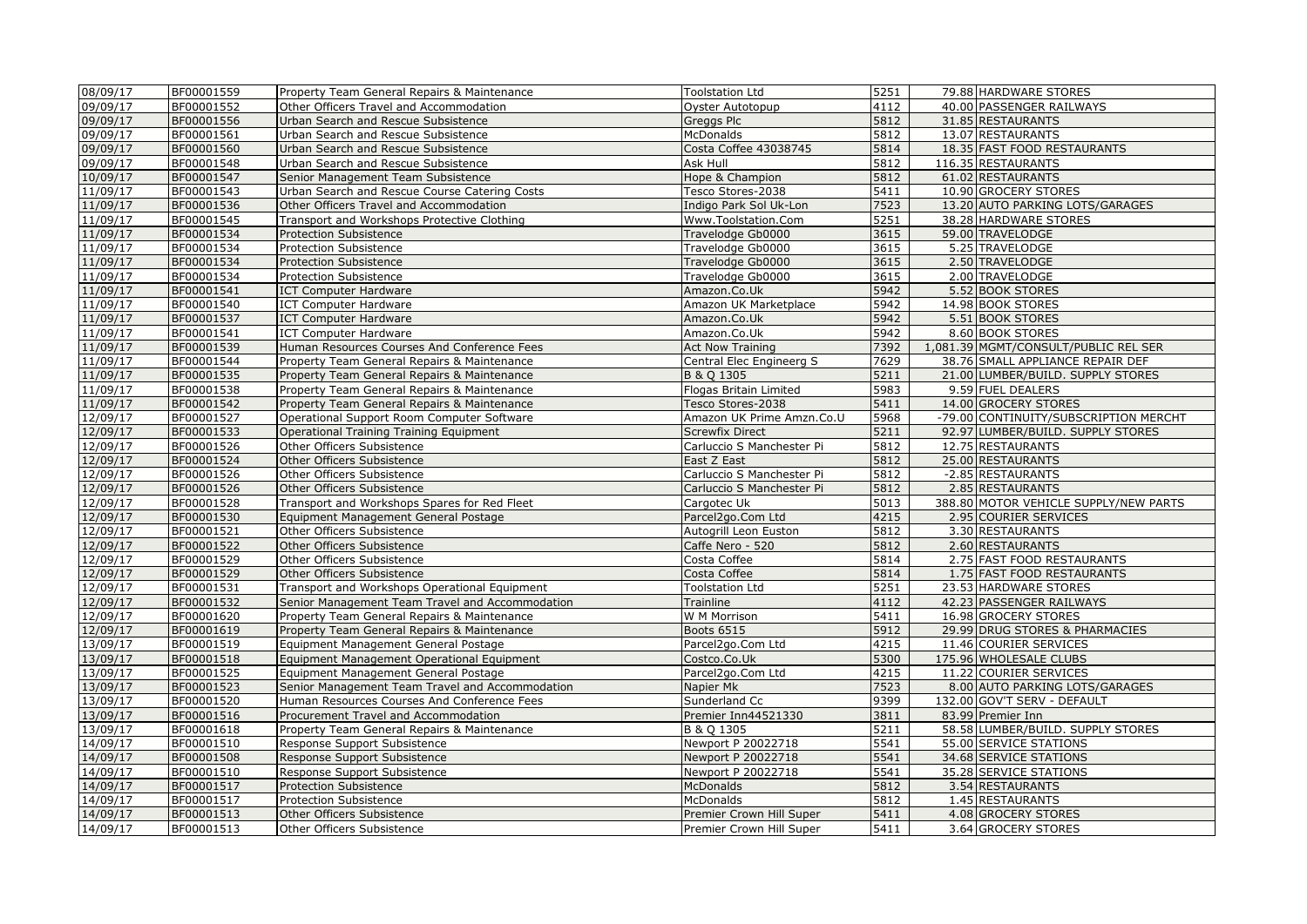| 14/09/17 | BF00001511 | Equipment Management Operational Equipment       | Allen Group               | 5732 | 107.52 ELECTRONICS SALES           |
|----------|------------|--------------------------------------------------|---------------------------|------|------------------------------------|
| 14/09/17 | BF00001511 | Equipment Management Operational Equipment       | Allen Group               | 5732 | 0.26 ELECTRONICS SALES             |
| 14/09/17 | BF00001509 | Senior Management Team Miscellaneous Expenses    | <b>Sues Flowers</b>       | 5992 | 45.00 FLORISTS                     |
| 14/09/17 | BF00001514 | Property Team General Repairs & Maintenance      | Lock & Key Centre         | 7251 | 20.00 SHOE REPAIR/SHINE/HAT CLEAN  |
| 14/09/17 | BF00001515 | Property Team General Repairs & Maintenance      | <b>Screwfix Direct</b>    | 5211 | 11.99 LUMBER/BUILD. SUPPLY STORES  |
| 14/09/17 | BF00001512 | Property Team General Repairs & Maintenance      | <b>Toolstation Ltd</b>    | 5251 | 14.31 HARDWARE STORES              |
| 15/09/17 | BF00001500 | Other Officers Travel and Accommodation          | Oyster Autotopup          | 4112 | 40.00 PASSENGER RAILWAYS           |
| 15/09/17 | BF00001501 | Senior Management Team Other Expenses            | The Bell                  | 7011 | 187.50 HOTELS/MOTELS/RESORTS       |
| 15/09/17 | BF00001506 | Transport and Workshops Spares for Red Fleet     | <b>Hollin Application</b> | 5065 | 184.68 ELECTRICAL PARTS/EQUIPMENT  |
| 15/09/17 | BF00001504 | Senior Management Team Travel and Accommodation  | The Oracle Car Park, R    | 7523 | 6.00 AUTO PARKING LOTS/GARAGES     |
| 15/09/17 | BF00001507 | Senior Management Team Subsistence               | Cote Reading              | 5812 | 47.48 RESTAURANTS                  |
| 15/09/17 | BF00001505 | Property Team General Repairs & Maintenance      | B & Q 1305                | 5211 | 4.95 LUMBER/BUILD. SUPPLY STORES   |
| 16/09/17 | BF00001502 | Prevention Subsistence                           | Sainsburys S/mkts         | 5411 | 6.00 GROCERY STORES                |
| 16/09/17 | BF00001503 | Transport and Workshops Spares for Lease Cars    | Euro Car Parts            | 5533 | 34.56 AUTOMOTIVE PARTS STORES      |
| 17/09/17 | BF00001499 | Urban Search and Rescue Travel and Accommodation | Virgin Trains             | 4112 | 102.80 PASSENGER RAILWAYS          |
| 18/09/17 | BF00001490 | Staff Development Course Catering Costs          | Post Office               | 5411 | 5.29 GROCERY STORES                |
| 18/09/17 | BF00001490 | Staff Development Course Catering Costs          | Post Office               | 5411 | 2.65 GROCERY STORES                |
| 18/09/17 | BF00001497 | Transport and Workshops Spares for Red Fleet     | Www.Cse-Distributors.C    | 5085 | 50.92 INDUSTRIAL SUPPLIES - DEF    |
| 18/09/17 | BF00001492 | High Wycombe Fire Station Cleaning Materials     | Halfords 0894             | 5940 | 60.00 BICYCLE SHOPS/SALES/SERVICE  |
| 18/09/17 | BF00001495 | Other Officers Travel and Accommodation          | Aston Hotels Sheff        | 7011 | 74.50 HOTELS/MOTELS/RESORTS        |
| 18/09/17 | BF00001493 | Human Resources Welfare                          | Chiltern Florists         | 5992 | 41.99 FLORISTS                     |
| 18/09/17 | BF00001498 | Senior Management Team Travel and Accommodation  | Cityfleet/comcab          | 4121 | 16.20 TAXICABS/LIMOUSINES          |
| 18/09/17 | BF00001494 | Senior Management Team Travel and Accommodation  | Oxford Parkway Sst        | 4112 | 25.50 PASSENGER RAILWAYS           |
| 18/09/17 | BF00001491 | Senior Management Team Travel and Accommodation  | The Chiltern Rlywy        | 4112 | 16.10 PASSENGER RAILWAYS           |
| 18/09/17 | BF00001496 | <b>ICT Computer Hardware</b>                     | Amazon UK Marketplace     | 5942 | 9.99 BOOK STORES                   |
| 18/09/17 | BF00001496 | <b>ICT Computer Hardware</b>                     | Amazon UK Marketplace     | 5942 | 9.99 BOOK STORES                   |
| 18/09/17 | BF00001496 | <b>ICT Computer Hardware</b>                     | Amazon UK Marketplace     | 5942 | 9.99 BOOK STORES                   |
| 18/09/17 | BF00001496 | <b>ICT Computer Hardware</b>                     | Amazon UK Marketplace     | 5942 | 9.99 BOOK STORES                   |
| 18/09/17 | BF00001496 | <b>ICT Computer Hardware</b>                     | Amazon UK Marketplace     | 5942 | 5.49 BOOK STORES                   |
| 18/09/17 | BF00001617 | Property Team General Repairs & Maintenance      | Flogas Britain Limited    | 5983 | 15.99 FUEL DEALERS                 |
| 19/09/17 | BF00001488 | Response Support Subsistence                     | Spar                      | 5994 | 56.15 NEWS DEALERS/NEWSSTANDS      |
| 19/09/17 | BF00001483 | Response Support Subsistence                     | Spar                      | 5994 | 71.40 NEWS DEALERS/NEWSSTANDS      |
| 19/09/17 | BF00001483 | Response Support Subsistence                     | Spar                      | 5994 | 28.00 NEWS DEALERS/NEWSSTANDS      |
| 19/09/17 | BF00001488 | Response Support Subsistence                     | Spar                      | 5994 | 29.72 NEWS DEALERS/NEWSSTANDS      |
| 19/09/17 | BF00001489 | Transport and Workshops Spares for Red Fleet     | Allbatteries              | 5065 | 38.00 ELECTRICAL PARTS/EQUIPMENT   |
| 19/09/17 | BF00001485 | Equipment Management Operational Equipment       | Whsmith.Co.Uk             | 5965 | 16.78 COMBINATION CATALOG & RETAIL |
| 19/09/17 | BF00001480 | Gerrards Cross Fire Station Cleaning Materials   | Halfords 0894             | 5940 | 25.97 BICYCLE SHOPS/SALES/SERVICE  |
| 19/09/17 | BF00001487 | Transport and Workshops Spares for Lease Cars    | Dvsa Mot Comp 2           | 9399 | 51.25 GOV'T SERV - DEFAULT         |
| 19/09/17 | BF00001481 | Urban Search and Rescue Travel and Accommodation | <b>West Coast Trains</b>  | 4112 | -11.30 PASSENGER RAILWAYS          |
| 19/09/17 | BF00001486 | Urban Search and Rescue Travel and Accommodation | Liverpool Lime Str        | 4112 | 11.30 PASSENGER RAILWAYS           |
| 19/09/17 | BF00001482 | <b>ICT Computer Hardware</b>                     | Amazon UK Marketplace     | 5942 | 10.83 BOOK STORES                  |
| 19/09/17 | BF00001484 | Human Resources Subsistence                      | Subway                    | 5812 | 3.30 RESTAURANTS                   |
| 20/09/17 | BF00001471 | <b>Staff Development Course Catering Costs</b>   | Holiday Inn Aylesb        | 7011 | 36.41 HOTELS/MOTELS/RESORTS        |
| 20/09/17 | BF00001479 | <b>Staff Development Subsistence</b>             | Holiday Inn Aylesb        | 7011 | 11.10 HOTELS/MOTELS/RESORTS        |
| 20/09/17 | BF00001472 | Staff Development Subsistence                    | The Akeman                | 5812 | 78.95 RESTAURANTS                  |
| 20/09/17 | BF00001478 | Other Officers Travel and Accommodation          | Oyster Autotopup          | 4112 | 40.00 PASSENGER RAILWAYS           |
| 20/09/17 | BF00001473 | Response Support Subsistence                     | Amadeus Nec               | 5811 | 7.80 CATERERS                      |
| 20/09/17 | BF00001476 | Response Support Subsistence                     | Amadeus Nec               | 5811 | 48.55 CATERERS                     |
| 20/09/17 | BF00001469 | Transport and Workshops Spares for Red Fleet     | Amazon UK Marketplace     | 5942 | 14.99 BOOK STORES                  |
| 20/09/17 | BF00001474 | Other Officers Subsistence                       | Costa Coffee              | 5814 | 2.75 FAST FOOD RESTAURANTS         |
| 20/09/17 | BF00001477 | Other Officers Travel and Accommodation          | Aylesbury Station T/o     | 4112 | 26.00 PASSENGER RAILWAYS           |
| 20/09/17 | BF00001470 | Finance Subsistence                              | Arden Hotel Recept        | 7011 | 30.00 HOTELS/MOTELS/RESORTS        |
| 20/09/17 | BF00001475 | Property Team General Repairs & Maintenance      | Impact Sign Soluti        | 7333 | 6.00 COMMERCIAL PHOTO/ART/GRAPH    |